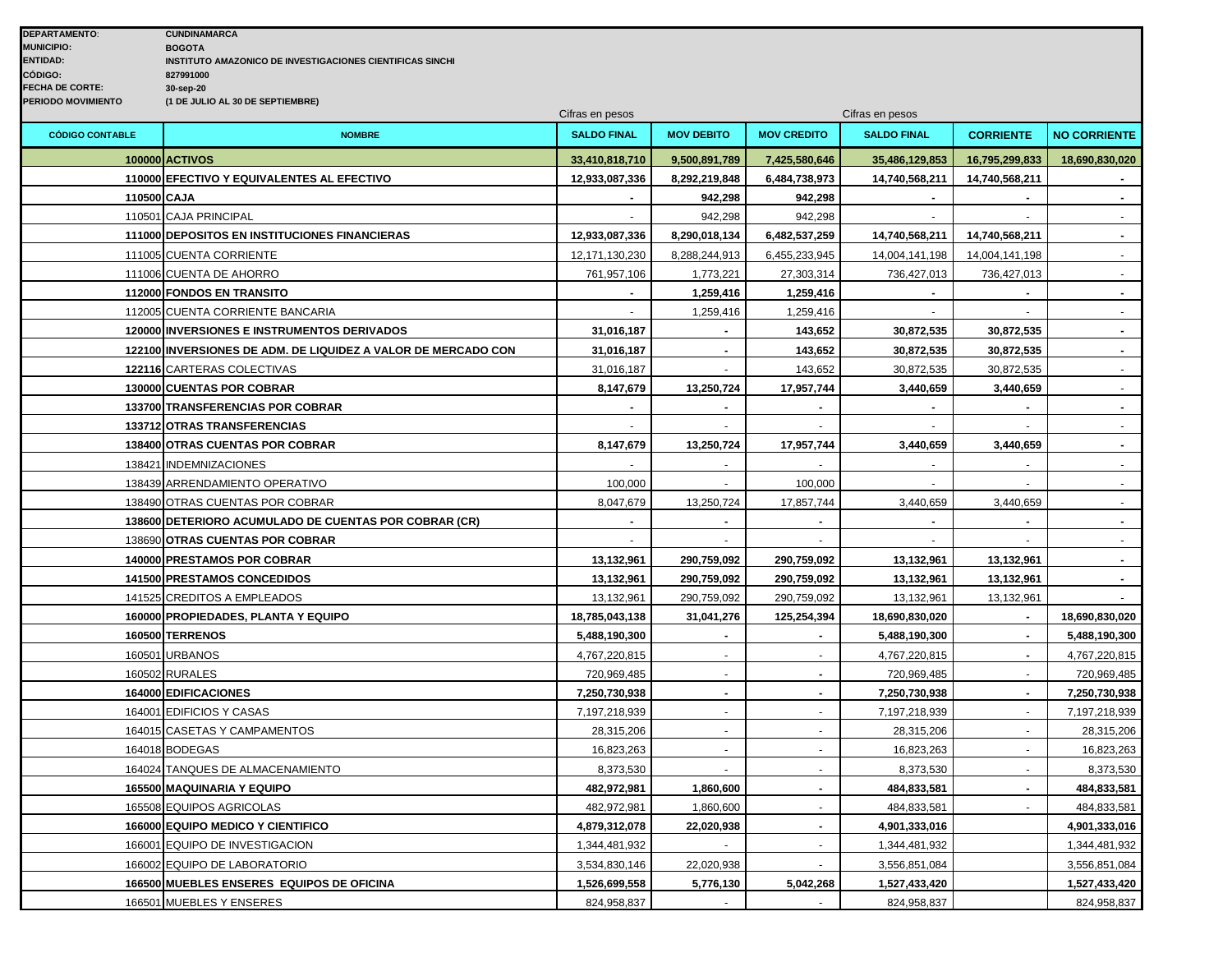| 166502 EQUIPOS Y MAQUINAS DE OFICINA                               | 701,740,721                 | 5,776,130                    | 5,042,268                    | 702,474,583                |                            | 702,474,583              |
|--------------------------------------------------------------------|-----------------------------|------------------------------|------------------------------|----------------------------|----------------------------|--------------------------|
| 167000 EQUIPOS DE COMUNICACIÓN Y COMPUTACIÓN                       | 1,409,677,786               |                              | 4,016,806                    | 1,405,660,980              |                            | 1,405,660,980            |
| 167001 EQUIPO DE COMUNICACIÓN.                                     | 175,696,183                 |                              | 4,016,806                    | 171,679,377                |                            | 171,679,377              |
| 167002 EQUIPO DE COMPUTACIÓN                                       | 1,233,981,603               |                              |                              | 1,233,981,603              |                            | 1,233,981,603            |
| 167500 EQUIPO DE TRANSPORTE TRACCION Y ELEVACION                   | 465,194,114                 |                              |                              | 465,194,114                |                            | 465,194,114              |
| 167502 TERRESTRE                                                   | 259,595,836                 |                              |                              | 259,595,836                |                            | 259,595,836              |
| 167504 MARITIMO Y FLUVIAL                                          | 205,598,278                 |                              |                              | 205,598,278                |                            | 205,598,278              |
| 168500 DEPRECIACIÓN ACUMULADA DE PROPIUEDADES PLANTA Y EQ(CR)      | (2,717,734,617)             | 1,383,608                    | 116,195,320                  | (2,832,546,329)            |                            | (2,832,546,329)          |
| 168501 EDIFICACIONES                                               | (388, 513, 405)             |                              | 38,718,210                   | (427, 231, 615)            |                            | (427, 231, 615)          |
| 168504 MAQUINARIA Y EQUIPO                                         | (137, 455, 204)             |                              | 3,387,960                    | (140, 843, 164)            |                            | (140, 843, 164)          |
| 168505 EQUIPO MEDICO Y CIENTIFICO                                  | (1, 141, 145, 809)          |                              | 39,345,254                   | (1, 180, 491, 063)         |                            | (1, 180, 491, 063)       |
| 168506 MUEBLES ENSERES Y EQUIPO DE OFICINA                         | (499, 041, 811)             | 722,832                      | 13,262,456                   | (511, 581, 435)            |                            | (511, 581, 435)          |
| 168507 EQUIPO DE COMUNICACIÓN Y COMPUTACION                        | (429, 948, 744)             | 660,776                      | 16,067,130                   | (445, 355, 098)            |                            | (445, 355, 098)          |
| 168508 EQUIPO DE TRANSPORTE TRACCION Y ELEVACION                   | (121, 629, 644)             |                              | 5,414,310                    | (127, 043, 954)            |                            | (127, 043, 954)          |
| 190000 OTROS ACTIVOS                                               | 1,640,391,409               | 873,620,849                  | 506,726,791.00               | 2,007,285,467              | 2,007,285,467              |                          |
| 190200 PLAN DE ACTIVOS PARA BENEFICIOS A LOS EMPLEADOS A LARGO     | 133,032,834                 |                              |                              | 133,032,834                | 133,032,834                |                          |
| 190202 RECURSOS ENTREGADOS EN ADMINISTRACION                       | 133,032,834                 |                              |                              | 133,032,834                | 133,032,834                |                          |
| 190500 BIENES Y SERVICIOS PAGADOS POR ANTICIPADO                   | 79,686,052                  |                              | 45,552,448                   | 34,133,604                 | 34,133,604                 |                          |
| 190501 SEGUROS.                                                    | 79,686,052                  |                              | 45,552,448                   | 34,133,604                 | 34,133,604                 |                          |
| <b>190600 AVANCES Y ANTICIPOS ENTREGADOS</b>                       | 178,191,887                 | 313,451,110                  | 116,287,569                  | 375,355,428                | 375,355,428                |                          |
| 190603 AVANCES PARA VIATICOS Y GASTOS DE VIAJE                     | 27,863,985                  | 31,492,250                   | 30,537,388                   | 28,818,847                 | 28,818,847                 |                          |
| 190604 ANTICIPO PARA ADQUISICION DE BIENES Y SERVICIOS             | 150,327,902                 | 281,958,860                  | 85,750,181                   | 346,536,581                | 346,536,581                | $\sim$                   |
| 190700 ANTICIPOS O SALDOS A FAVOR POR IMPUESTOS Y CONTRIBUCIONES   | 436,179                     | 116,285                      |                              | 552,464                    | 552,464                    | $\blacksquare$           |
| 190702 RETENCION EN LA FUENTE                                      | 436,179                     | 116,285                      |                              | 552,464                    | 552,464                    | $\blacksquare$           |
| 190800 RECURSOS ENTREGADOS EN ADMINISTRACION                       | 1,165,943,531               | 560,053,454                  | 317,186,465                  | 1,408,810,520              | 1,408,810,520              | $\blacksquare$           |
| 190801 EN ADMINISTRACION                                           | 1,165,943,531               | 560,053,454                  | 317, 186, 465                | 1,408,810,520              | 1,408,810,520              | $\blacksquare$           |
| 197000 ACTIVOS INTANGIBLES                                         | 110,801,235                 |                              |                              | 110,801,235                | 110,801,235                | $\blacksquare$           |
| 197007 LICENCIAS                                                   | 110,801,235                 |                              |                              | 110,801,235                | 110,801,235                |                          |
| 197500 AMORIZACION ACUMULADAD DE ACTIVOS INTANGIBLES (CR)          | (27,700,309)                |                              | 27,700,309                   | (55,400,618)               | (55,400,618)               |                          |
| 197507 LICENCIAS                                                   | (27,700,309)                |                              | 27,700,309                   | (55,400,618)               | (55,400,618)               |                          |
| 200000 PASIVO                                                      | 13,473,587,624              | 8,238,478,342                | 9,857,721,006                | 15,092,830,288             | 15,092,830,288             |                          |
| 230000 PRESTAMOS POR PAGAR                                         | 34,359,329                  | 3,319,350                    |                              | 31,039,979                 | 31,039,979                 |                          |
| 231410 ARRENDAMIENTO FINANCIERO                                    | 34,359,329                  | 3,319,350                    |                              | 31,039,979                 | 31,039,979                 |                          |
| 240000 CUENTAS POR PAGAR                                           | 2,783,498,683               | 4,769,550,751                | 4,590,344,275                | 2,604,292,207              | 2,604,292,207              |                          |
| 240100 ADQUISICION DE BIENES Y SERVICIOS NACIONALES                | 1,310,490,586               | 2,598,610,467                | 2,172,509,997                | 884,390,116                | 884,390,116                |                          |
| 240101 BIENES Y SERVICIOS                                          |                             |                              |                              |                            |                            |                          |
|                                                                    | 192,397,469                 | 361,707,776                  | 205, 130, 434                | 35,820,127                 | 35,820,127                 |                          |
|                                                                    |                             |                              |                              |                            |                            | $\sim$                   |
| 240102 PROYECTOS DE INVERSION<br><b>242400 DESCUENTO DE NOMINA</b> | 1,118,093,117<br>86,891,350 | 2,236,902,691<br>289,467,299 | 1,967,379,563<br>317,590,440 | 848,569,989<br>115,014,491 | 848,569,989<br>115,014,491 | $\sim$                   |
| 242401 APORTES A FONDOS PENSIONALES                                | 32,938,900                  | 100,645,577                  | 111,887,977                  | 44,181,300                 | 44,181,300                 | $\blacksquare$           |
| 242402 APORTES A SEGURIDAD SOCIAL EN SALUD                         | 16.395.200                  | 50,547,700                   | 50,227,800                   | 16,075,300                 | 16,075,300                 | $\sim$                   |
| 242405 COOPERATIVAS                                                |                             |                              |                              |                            |                            | $\sim$                   |
| 242407 LIBRANZAS                                                   | 37,371,114                  | 137,812,382                  | 155,013,023                  | 54,571,755                 | 54,571,755                 | $\sim$                   |
| 242411 EMBARGOS JUDICIALES                                         | 186,136                     | 461,640                      | 461,640                      | 186,136                    | 186,136                    | $\sim$                   |
| 243600 RETENCION EN LA FUENTE E IMPUESTO DE TIMBRE                 | 62,194,929                  | 156,359,485                  | 142,868,372                  | 48,703,816                 | 48,703,816                 | $\blacksquare$           |
| 243603 HONORARIOS                                                  | 1,539,685                   | 10,694,906                   | 9,995,906                    | 840,685                    | 840,685                    | $\overline{\phantom{a}}$ |
| 243605 SERVICIOS                                                   | 3,347,139                   | 7,416,000                    | 7,460,240                    | 3,391,379                  | 3,391,379                  | $\sim$                   |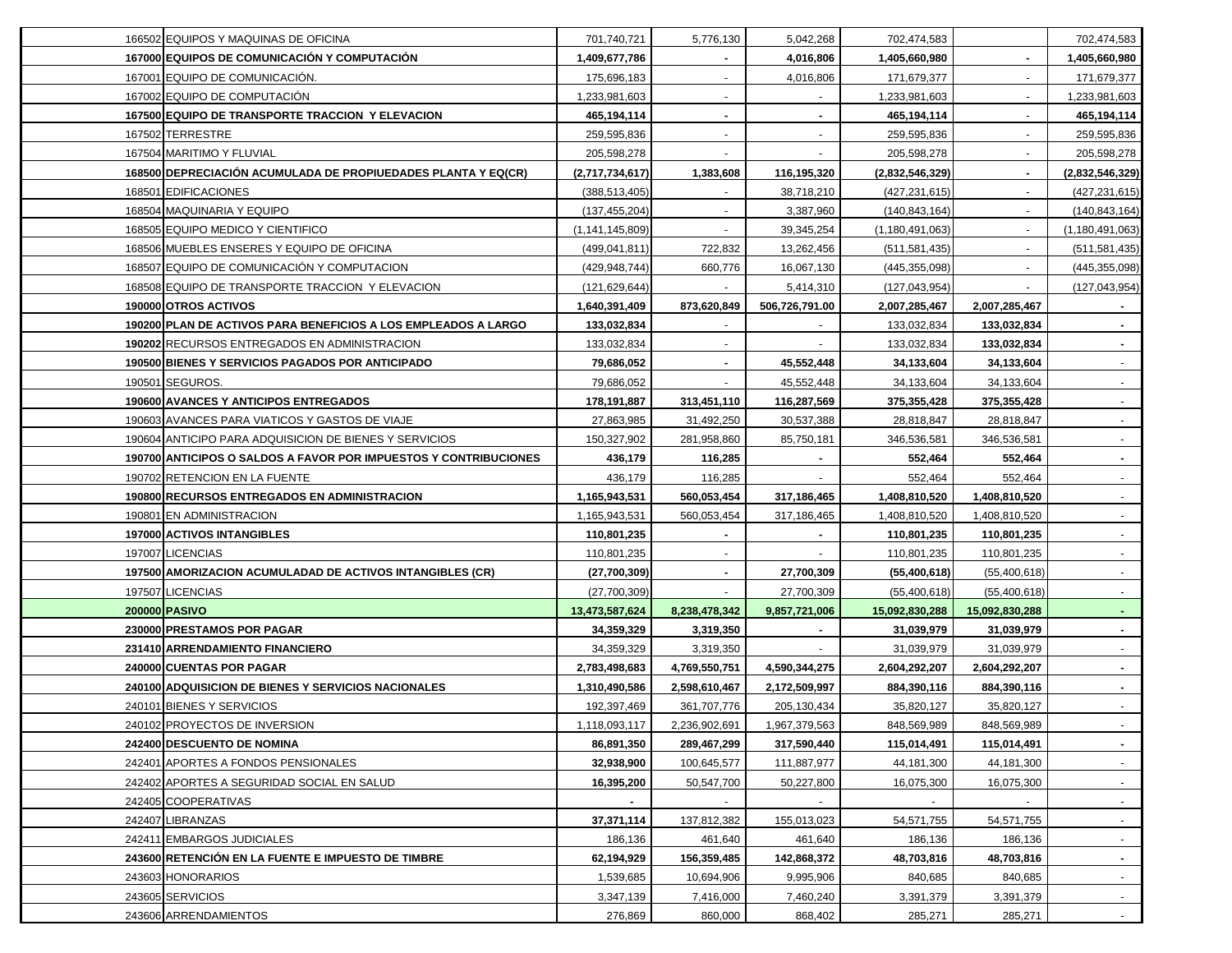| 243607 ARRENDAMIENTOS                                    |                                |                                | $\blacksquare$                 |                                  |                |                |
|----------------------------------------------------------|--------------------------------|--------------------------------|--------------------------------|----------------------------------|----------------|----------------|
| 243608 COMPRAS                                           | 961,483                        | 2,860,000                      | 3,469,691                      | 1,571,174                        | 1,571,174      | $\sim$         |
| 243615 A EMPLEADOS ART 383 ET.                           | 32,564,791                     | 65,590,000                     | 49,383,905                     | 16,358,696                       | 16,358,696     |                |
| 243625 IMPUESTO A LAS VENTAS RETENIDO POR CONSIGNAR      | 1,969,834                      | 6,223,390                      | 5,873,385                      | 1,619,829                        | 1,619,829      |                |
| 243627 RETENCION DE IMPUESTO DE INDUSTRIA Y COMERCIO POR | 4,772,265                      | 10,881,674                     | 9,013,500                      | 2,904,091                        | 2,904,091      |                |
| 243690 OTRAS RETENCIONES                                 | 16,762,863                     | 51,833,515                     | 56,803,343                     | 21,732,691                       | 21,732,691     |                |
| 244000 IMPUESTOS, CONTRIBUCIONES Y TASAS POR PAGAR       | 895,541                        | 1,793,722                      | 1,408,226                      | 510,045                          | 510,045        |                |
| 244014 CUOTA DE FISCALIZACION Y AUDITAJE                 |                                |                                |                                |                                  |                |                |
| 244023 CONTRIBUCIONES                                    | 895,541                        | 1,793,722                      | 1,408,226                      | 510,045                          | 510,045        |                |
| 244500 IMPUESTO AL VALOR AGREGADO - IVA                  |                                | 2,116,349                      | 2,116,349                      |                                  |                |                |
| 244502 VENTA DE SERVICIOS                                |                                | 2,116,349                      | 2,116,349                      |                                  |                |                |
| 246000 CREDITOS JUDICIALES                               | 45,391,315                     |                                |                                | 45,391,315                       | 45,391,315     |                |
| 246002 SENTENCIAS                                        | 45,391,315                     |                                |                                | 45,391,315                       | 45,391,315     |                |
| 249000 OTRAS CUENTAS POR PAGAR                           | 1,277,634,962                  | 1,721,203,429                  | 1,953,850,891                  | 1,510,282,424                    | 1,510,282,424  |                |
| 249027 VIATICOS Y GASTOS DE VIAJE                        | 652,638                        | 4,557,486                      | 3,904,848                      |                                  |                |                |
| 249028 SEGUROS                                           |                                | 3,126,570                      | 3,126,570                      |                                  |                |                |
| 249040 SALDOS A FAVOR DE BENEFICIARIOS                   | 973,446                        | 63,370,801                     | 63,232,362                     | 835,007                          | 835,007        |                |
| 249050 APORTES AL ICBF Y SENA                            | 36,890,500                     | 111,200,900                    | 111,533,500                    | 37,223,100                       | 37,223,100     |                |
| 249051 SERVICIOS PUBLICOS                                | 9,604,555                      | 77,979,825                     | 79,118,373                     | 10,743,103                       | 10,743,103     |                |
| 249055 SERVICIOS                                         | 1,223,136,088                  | 1,431,819,357                  | 1,662,430,465                  | 1,453,747,196                    | 1,453,747,196  |                |
| 249058 ARRENDAMIENTO OPERATIVO                           | 6,377,735                      | 29,148,490                     | 30,504,773                     | 7,734,018                        | 7,734,018      |                |
| 250000 BENEFICIOS A LOS EMPLEADOS                        | 661,820,960                    | 1,411,287,543                  | 1,765,164,742                  | 1,015,698,159                    | 1,015,698,159  |                |
| 251100 BENEFICIOS A LOS EMPLEADOS A CORTO PLAZO          | 661,820,960                    | 1,411,287,543                  | 1,765,164,742                  | 1,015,698,159                    | 1,015,698,159  | $\sim$         |
| 251101 NOMINA POR PAGAR                                  | 2,763,444                      | 1,048,028,160                  | 1,045,264,716                  |                                  |                | $\blacksquare$ |
| 251102 CESANTIAS                                         | 140,631,711                    |                                | 72,783,520                     | 213,415,231                      | 213,415,231    | $\sim$         |
| 251103 INTERESES SOBRE CESANTIAS                         | 16,875,887                     | $\blacksquare$                 | 8,734,065                      | 25,609,952                       | 25,609,952     | $\sim$         |
| 251104 VACACIONES                                        | 218,940,267                    |                                | 58,717,083                     | 277,657,350                      | 277,657,350    | $\sim$         |
| 251105 PRIMA DE VACACIONES                               | 195,955,021                    |                                | 72,614,100                     | 268,569,121                      | 268,569,121    |                |
| 251106 PRIMA DE SERVICIOS                                |                                | 3,693,565                      | 72,783,520                     | 69,089,955                       | 69,089,955     |                |
| 251107 PRIMA DE NAVIDAD                                  |                                |                                | 72,783,520                     | 72,783,520                       | 72,783,520     | $\sim$         |
| 251109 BONIFICACIONES                                    |                                |                                |                                |                                  |                |                |
| 251111 APORTES A RIESGOS LABORALES                       | 3,839,630                      | 11,452,700                     | 11,487,400                     | 3,874,330                        | 3,874,330      |                |
| 251122 APORTES A FONDOS PENSIONALES-EMPLEADOR            | 47,985,800                     | 194,243,618                    | 195,346,418                    | 49,088,600                       | 49,088,600     |                |
| 251123 APORTES A SEGURIDAD SOCIAL EN SALUD-EMPLEADOR     | 34,829,200                     | 153,869,500                    | 154,650,400                    | 35,610,100                       | 35,610,100     |                |
| 270000 PROVISIONES                                       |                                |                                |                                |                                  |                |                |
| 270104 OBLIGACIONES FISCALES                             |                                |                                |                                |                                  |                |                |
| 290000 OTROS PASIVOS                                     |                                |                                |                                |                                  | 11,441,799,943 |                |
| 290200 RECURSOS RECIBIDOS EN ADMINISTRACION              | 9,993,908,652<br>9,993,908,652 | 2,054,320,698<br>2,054,320,698 | 3,502,211,989<br>3,502,211,989 | 11,441,799,943<br>11,441,799,943 | 11,441,799,943 |                |
| 290201 EN ADMINISTRACION                                 | 9,993,908,652                  | 2,054,320,698                  | 3,502,211,989                  | 11,441,799,943                   | 11,441,799,943 |                |
| 299002 INGRESO DIFERIDO POR TRANSFERENCIAS CONDICIONADAS |                                |                                |                                |                                  |                |                |
| 300000 PATRIMONIO                                        | 18,510,458,192                 |                                |                                | 18,510,458,192                   |                | 18,510,458,192 |
| 310000 PATRIMONIO DE LAS ENTIDADES DE GOBIERNO           | 18,510,458,192                 |                                |                                | 18,510,458,192                   |                | 18,510,458,192 |
| 310500 CAPITAL FISCAL                                    | 18,510,458,192                 |                                |                                | 18,510,458,192                   |                | 18,510,458,192 |
|                                                          |                                |                                |                                |                                  |                |                |
| 310506 CAPITAL FISCAL                                    | 18,510,458,192                 |                                |                                | 18,510,458,192                   |                | 18,510,458,192 |
| 311000 RESULTADO DEL EJERCICIO                           |                                |                                | ٠                              |                                  |                |                |
| 311001 EXCEDENTE DEL EJERCICIO                           |                                |                                |                                |                                  |                |                |
| 311002 DÉFICIT DEL EJERCICIO                             |                                |                                |                                |                                  |                |                |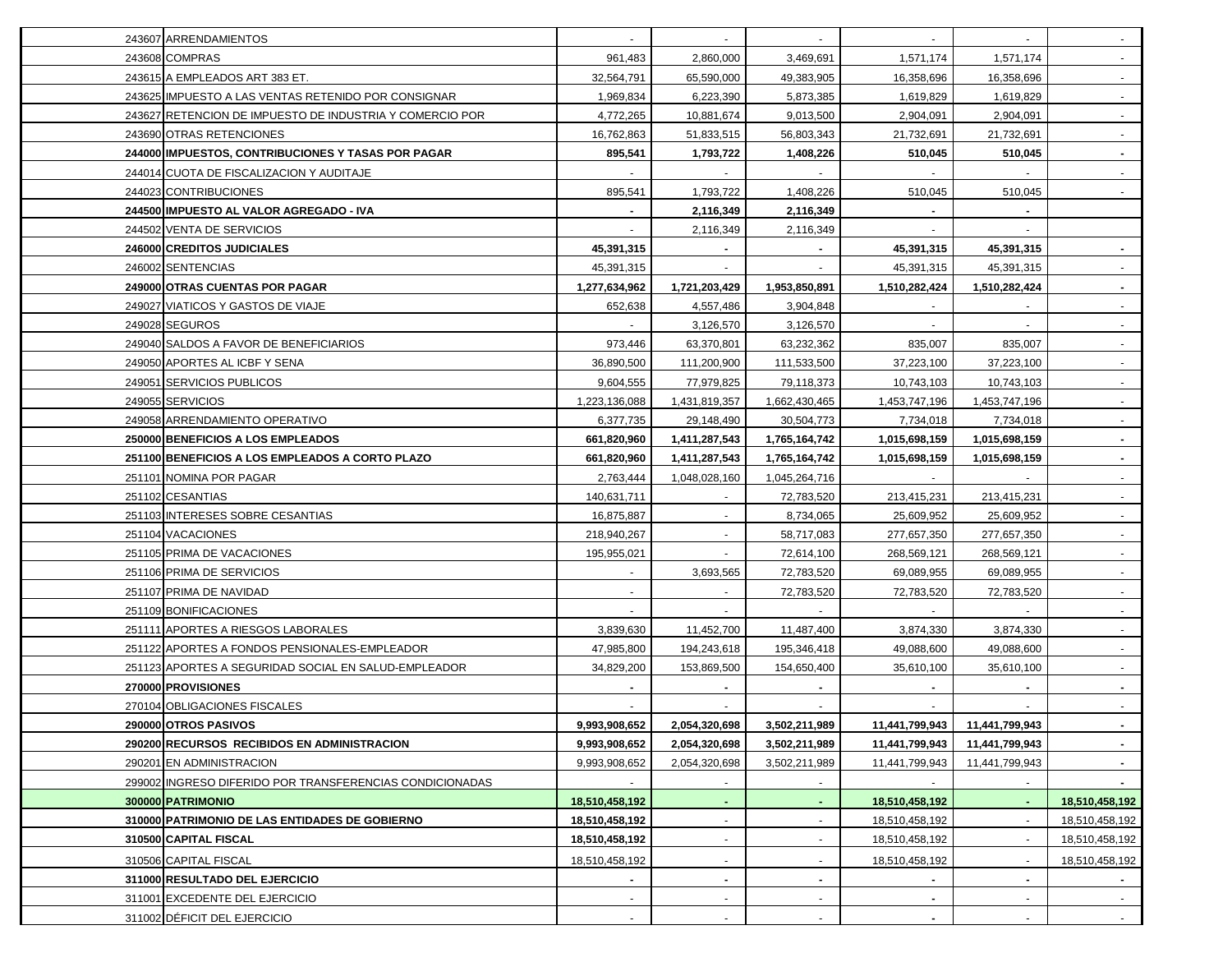| <b>400000 INGRESOS</b>                                        | 8,768,815,390 |               | 4,517,768,349  | 13,286,583,739 |        | 13,275,448,677 |
|---------------------------------------------------------------|---------------|---------------|----------------|----------------|--------|----------------|
| 430000 VENTA DE SERVICIOS                                     |               |               | 11,135,062     | 11,135,062     |        | 11,135,062     |
| 439032 CONSULTORIAS                                           |               |               | 11,135,062     | 11,135,062     |        | 11,135,062     |
| 440000 TRANSFERENCIAS Y SUBVENCIONES                          | 8,760,769,808 |               | 4,504,210,375  | 13,264,980,183 |        | 13,264,980,183 |
| 442800 OTRAS TRANSFERENCIAS                                   | 8,760,769,808 |               | 4,504,210,375  | 13,264,980,183 |        | 13,264,980,183 |
| 442802 PARA PROYECTOS DE INVERSION                            | 4,043,738,397 |               | 2,256,869,198  | 6,300,607,595  |        | 6,300,607,595  |
| 442803 PARA GASTOS DE FUNCIONAMIENTO                          | 4,717,031,411 |               | 2,247,341,177  | 6,964,372,588  |        | 6,964,372,588  |
| 480000 OTROS INGRESOS                                         | 8,045,582     |               | 2,422,912      | 10,468,494     |        | 10,468,494     |
| 480200 FINANCIEROS                                            | 6,231,164     |               | 1,661,229      | 7,892,393      |        | 7,892,393      |
| 480201 INTERESES SOBRE DEPOSITOS EN INSTITUCIONES FINANCIERAS | 6,231,164     |               | 1,661,229      | 7,892,393      |        | 7,892,393      |
| 480290 OTROS INGRESOS FINANCIEROS                             |               |               |                |                |        |                |
| 480800 INGRESOS DIVERSOS                                      | 1,814,418     |               | 761,683        | 2,576,101      |        | 2,576,101      |
| 480826 RECUPERACIONES                                         | 129,286       |               | 761,462        | 890,748        |        | 890,748        |
| 480827 APROVECHAMIENTOS                                       | 1,685,132     |               | 221            | 1,685,353      |        | 1,685,353      |
| 500000 GASTOS                                                 | 7,342,042,496 | 4,114,828,128 | 53,128,258     | 11,403,742,366 |        | 11,403,742,366 |
| 510000 DE ADMINISTRACIÓN Y OPERACIÓN                          | 1,851,346,890 | 945,739,510   |                | 2,797,086,400  |        | 2,797,086,400  |
| 510100 SUELDOS Y SALARIOS                                     | 837,033,457   | 429,391,664   |                | 1,266,425,121  |        | 1,266,425,121  |
| 510101 SUELDOS DEL PERSONAL                                   | 641,184,704   | 315,492,000   |                | 956,676,704    |        | 956,676,704    |
| 510103 HORAS EXTRAS Y FESTIVOS                                | 1,453,288     |               |                | 1,453,288      |        | 1,453,288      |
| 510123 AUXILIO DE TRANSPORTE                                  | 2,365,642     | 1,645,664     |                | 4,011,306      |        | 4,011,306      |
| 510145 SALARIO INTEGRAL                                       | 192,029,823   | 112,254,000   |                | 304,283,823    |        | 304,283,823    |
| 510200 CONTRIBUCIONES IMPUTADAS                               |               | 210,000       |                | 210,000        |        | 210,000        |
| 510201 INCAPACIDADES                                          |               |               |                |                |        |                |
| 510203 INDEMNIZACIONES                                        |               |               |                |                |        |                |
| 510204 GASTOS MEDICOS Y DROGAS                                |               | 210,000       |                | 210,000        |        | 210,000        |
| 510300 CONTRIBUCIONES EFECTIVAS                               | 173,924,598   | 99,245,517    | $\blacksquare$ | 273,170,115    |        | 273,170,115    |
| 510302 APORTES CAJA DE COMPENSACIÓN                           | 32,008,300    | 15,768,000    | $\blacksquare$ | 47,776,300     |        | 47,776,300     |
| 510303 APORTES A SEGURIDAD SOCIAL                             | 67,461,475    | 33,506,098    |                | 100,967,573    |        | 100,967,573    |
| 510305 RIESGOS PROFESIONALES                                  | 5,284,430     | 2,650,500     | $\blacksquare$ | 7,934,930      |        | 7,934,930      |
| 510307 COTIZACIÓN DEL RÉGIMEN DE AHORRO INDIVIDUAL            | 69,170,393    | 47,320,919    | $\sim$         | 116,491,312    |        | 116,491,312    |
| 510400 APORTES SOBRE LA NOMINA                                | 123,013,600   | 61,140,100    |                | 184,153,700    |        | 184,153,700    |
| 510401 APORTES AL ICBF                                        | 73,804,300    | 36,680,900    |                | 110,485,200    |        | 110,485,200    |
| 510402 APORTES AL SENA                                        | 49,209,300    | 24,459,200    |                | 73,668,500     |        | 73,668,500     |
| 510700 PRESTACIONES SOCIALES                                  | 251,225,240   | 126,568,806   | $\blacksquare$ | 377,794,046    |        | 377,794,046    |
| 510701 VACACIONES                                             | 33,306,026    | 17,822,466    |                | 51,128,492     |        | 51,128,492     |
| 510702 CESANTIAS                                              | 51,994,454    | 26,428,023    |                | 78,422,477     |        | 78,422,477     |
| 510703 INTERESES A LAS CESANTIAS                              | 6,239,372     | 3,171,384     | $\sim$         | 9,410,756      | $\sim$ | 9,410,756      |
| 510704 PRIMA DE VACACIONES                                    | 51,676,214    | 26,290,887    | $\blacksquare$ | 77,967,101     |        | 77,967,101     |
| 510706 PRIMA DE SERVICIOS                                     | 54,004,587    | 26,428,023    | $\blacksquare$ | 80,432,610     |        | 80,432,610     |
| 510790 OTRAS PRIMAS                                           | 54,004,587    | 26,428,023    | $\blacksquare$ | 80,432,610     |        | 80,432,610     |
| 510800 GASTOS DE PERSONAL DIVERSOS                            | 21,628,252    | 156,000       | $\blacksquare$ | 21,784,252     |        | 21,784,252     |
| 510803 CAPACITACION BIENESTAR SOCIAL Y ESTIMULOS              | 17,818,965    | 156,000       |                | 17,974,965     |        | 17,974,965     |
| 510804 DOTACION Y SUMNISTRO A TRABAJADORES                    |               |               |                |                |        |                |
| 510807 GASTOS DE VIAJE                                        |               |               |                |                |        |                |
| 510810 VIATICOS                                               | 3,809,287     |               |                | 3,809,287      |        | 3,809,287      |
| 511100 GENERALES                                              | 413,546,826   | 223,596,277   |                | 637,143,103    |        | 637,143,103    |
| 511113 VIGILANCIA Y SEGURIDAD                                 | 184,763,776   | 103,418,610   |                | 288,182,386    |        | 288,182,386    |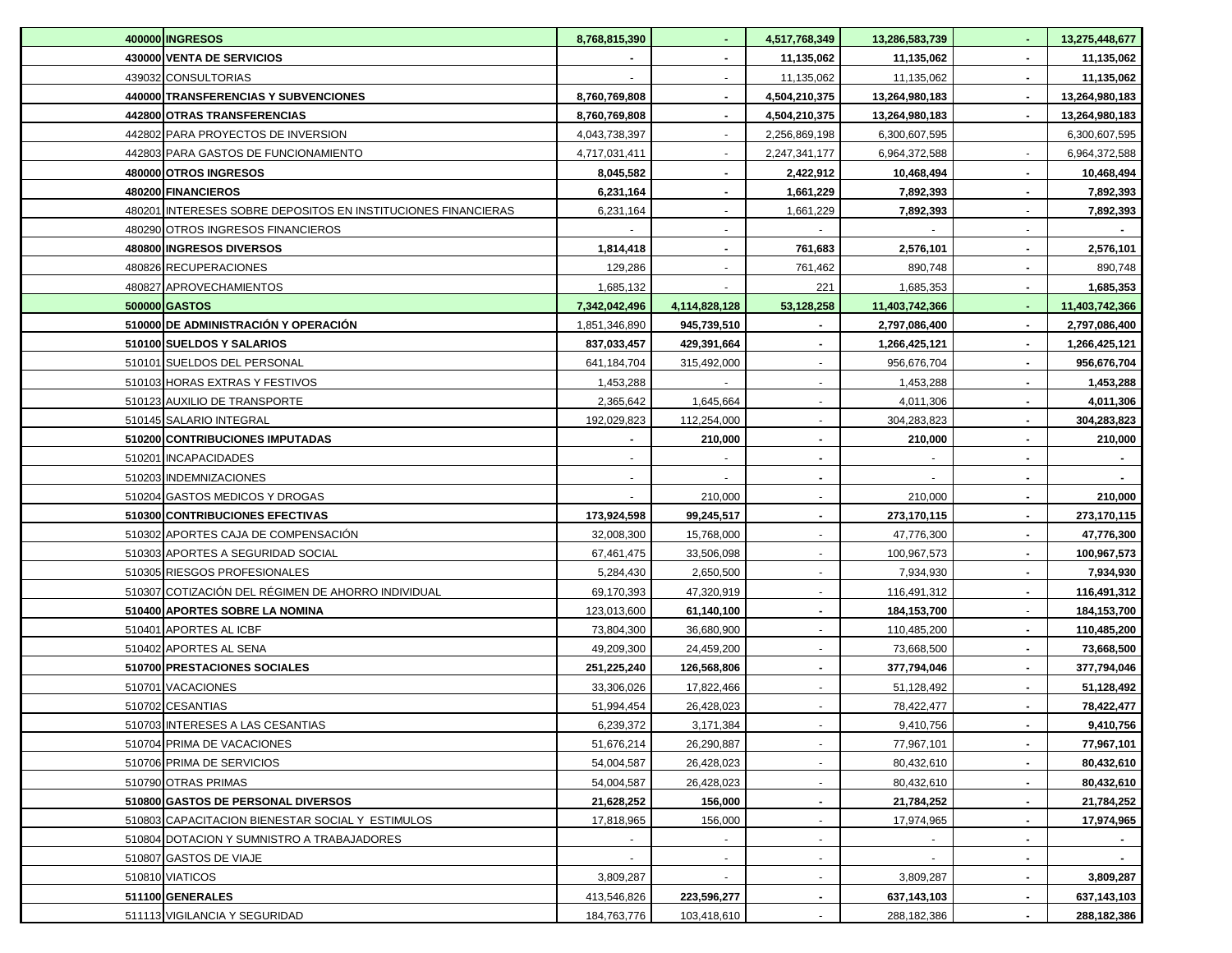| 511114 MATERIALES Y SUMINISTROS                                | 10,755,295    | 2,303,948      |                          | 13,059,243     |                | 13,059,243    |
|----------------------------------------------------------------|---------------|----------------|--------------------------|----------------|----------------|---------------|
| 511115 MANTENIMIENTO                                           | 6,970,542     | 4,798,404      |                          | 11,768,946     |                | 11,768,946    |
| 511116 REPARACION                                              |               |                |                          |                |                |               |
| 511117 SERVICIOS PÚBLICOS                                      | 4,822,456     | 627,395        |                          | 5,449,851      |                | 5,449,851     |
| 511118 ARRENDAMIENTO OPERATIVO                                 | 55,257,585    | 26,390,526     |                          | 81,648,111     |                | 81,648,111    |
| 511119 VIATICOS Y GASTOS DE VIAJE                              |               |                | $\blacksquare$           |                |                |               |
| 511121 IMPRESOS, PUBLICACIONES, SUSCRIPCIONES Y AFILIACIONES   | 300,000       | $\sim$         | $\overline{\phantom{a}}$ | 300,000        |                | 300,000       |
| 511122 FOTOCOPIAS                                              | 192,000       | 60,000         | $\overline{\phantom{a}}$ | 252,000        |                | 252,000       |
| 511123 COMUNICACIONES Y TRANSPORTE                             | 1,163,614     | 918,000        | $\overline{\phantom{a}}$ | 2,081,614      |                | 2,081,614     |
| 511125 SEGUROS GENERALES                                       | 28,396,629    | 15,518,359     |                          | 43,914,988     |                | 43,914,988    |
| 511127 PROMOCION Y DIVULGACION                                 |               |                |                          |                |                |               |
| 511146 COMBUSTIBLES Y LUBRICANTES                              | 2,132,170     | 2,104,580      |                          | 4,236,750      |                | 4,236,750     |
| 511149 SERVICIOS DE ASEO Y CAFETERIA                           | 46,687,578    | 30,798,779     |                          | 77,486,357     |                | 77,486,357    |
| 511155 ELEMENTOS DE ASEO Y CAFETERIA                           | 8,560,573     | 2,900,950      |                          | 11,461,523     |                | 11,461,523    |
| 511164 GASTOS LEGALES                                          | 206,700       |                |                          | 206,700        |                | 206,700       |
| 511165 INTANGIBLES                                             | 14,994,000    | 15,900,000     |                          | 30,894,000     |                | 30,894,000    |
| 511166 COSTAS PROCESALES                                       |               |                | $\blacksquare$           |                |                |               |
| 511174 ASIGNACION DE BIENES Y SERVICIOS                        | 16,138,770    | 2,176,050      |                          | 18,314,820     |                | 18,314,820    |
| 511180 SERVICIOS                                               | 32,205,138    | 15,680,676     |                          | 47,885,814     |                | 47,885,814    |
| 511190 OTROS GASTOS GENERALES                                  |               |                |                          |                |                |               |
| 512000 IMPUESTOS, CONTRIBUCIONES Y TASAS                       | 30,974,917    | 5,431,146      |                          | 36,406,063     |                | 36,406,063    |
| 512001 PREDIAL UNIFICADO                                       | 26,589,031    |                |                          | 26,589,031     |                | 26,589,031    |
| 512002 CUOTA DE FISCALIZACION Y AUDITAJE                       |               |                |                          |                |                |               |
| 512011 IMPUESTO VEHICULOS AUTOMOTORES                          |               | 3,979,000      |                          | 3,979,000      |                | 3,979,000     |
| 512017 INTERESES DE MORA                                       |               |                |                          |                |                |               |
| 512024 GRAVAMEN A LAS TRANSACCIONES FINANCIERAS                | 4,385,886     | 1,452,146      |                          | 5,838,032      |                | 5,838,032     |
| 512090 OTROS IMPUESTOS                                         |               |                |                          |                |                |               |
| 530000 DETERIORO, DEPRECIACIONES, AMORTIZACIONES Y PROVISIONES | 289,117,083   | 144,039,281    | ٠                        | 488,556,982    |                | 488,556,982   |
| 534600 DETERIORO DE INVERSIONES                                | 3,722,769     | 143,652        |                          | 3,866,421      |                | 3,866,421     |
| 534601 INVERSIONES DE ADMON, LIQUIDEZ, VLOR MERCADO, CAMBIOS   | 3,722,769     | 143,652        |                          | 3,866,421      |                | 3,866,421     |
| 534700 DETERIORO DE CUENTAS POR COBRAR                         |               |                | $\blacksquare$           | $\blacksquare$ |                |               |
| 534790 OTRAS CUENTAS POR COBRAR                                |               | $\blacksquare$ | $\blacksquare$           |                | $\blacksquare$ |               |
| 536000 DEPRECIACION DE PROPIEDAD, PLANTA Y EQUIPÓ              | 229,993,696   | 116,195,320    |                          | 346,189,016    |                | 346,189,016   |
| 536001 EDIFICACIONES                                           | 77,436,420    | 38,718,210     |                          | 116,154,630    |                | 116,154,630   |
| 536004 MAQUINARIA Y EQUIPO                                     | 6,776,477     | 3,387,960      |                          | 10,164,437     |                | 10,164,437    |
| 536005 EQUIPO MEDICO Y CIENTIFICO                              | 76,850,329    | 39,345,254     |                          | 116,195,583    |                | 116,195,583   |
| 536006 MUEBLES ENSERES Y EQUIPO OFICINA                        | 26,044,680    | 13,262,456     |                          | 39,307,136     |                | 39,307,136    |
| 536007 EQUIPOS DE COMUNICACIÓN Y COMPUTACIÓN                   | 32,057,170    | 16,067,130     |                          | 48,124,300     |                | 48,124,300    |
| 536008 EQUIPOS DE TRANSPORTE, TRACCION Y ELEVACION             | 10,828,620    | 5,414,310      |                          | 16,242,930     |                | 16,242,930    |
| 536600 AMORTIZACION DE ACTIVOS                                 | 27,700,309    | 27,700,309     |                          | 55,400,618     |                | 55,400,618    |
| 536605 LICENCIAS                                               | 27,700,309    | 27,700,309     | $\blacksquare$           | 55,400,618     |                | 55,400,618    |
| 537300 PROVISIONES DIVERSAS                                    |               |                |                          |                |                |               |
| 537390 OTRAS PROVISIONES DIVERSAS                              |               |                |                          |                |                |               |
| 550800 MEDIO AMBIENTE                                          | 5,166,220,611 | 2,966,881,156  | 53,128,258               | 8,079,973,509  |                | 8,079,973,509 |
| 550804 INVESTIGACION                                           | 5,166,220,611 | 2,966,881,156  | 53,128,258               | 8,079,973,509  |                | 8,079,973,509 |
| 580000 OTROS GASTOS                                            | 63,058,221    | 58,168,181     |                          | 121,226,402    |                | 121,226,402   |
| 580200 COMISIONES                                              | 1,586,674     | 631,912        |                          | 2,218,586      |                | 2,218,586     |